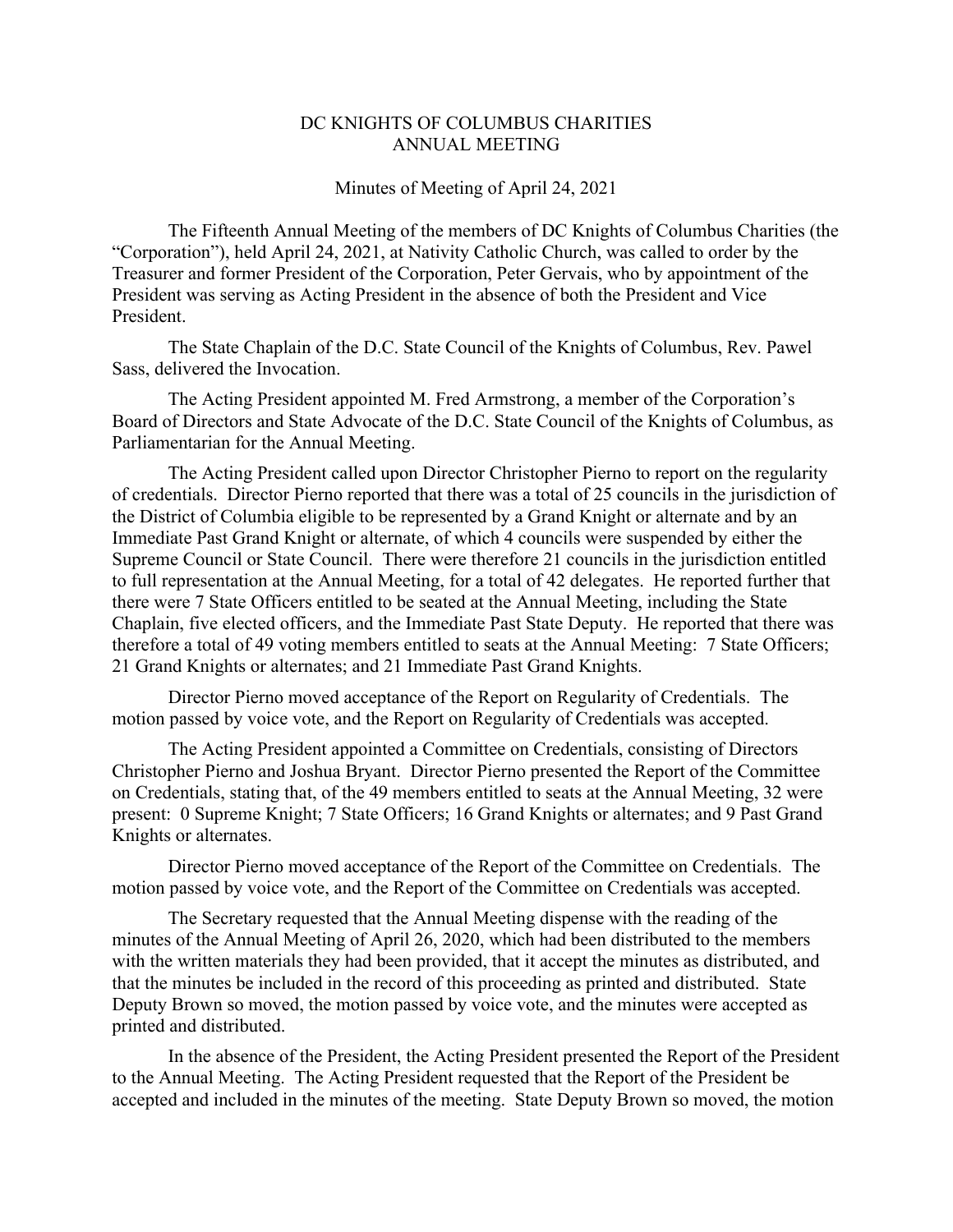## DC KNIGHTS OF COLUMBUS CHARITIES Minutes of Annual Meeting, April 24, 2021 Page 2

passed by voice vote, and the Report of the President was accepted and ordered to be included in the minutes of the Meeting.

The Treasurer presented his report, calling the attention of the members of the Corporation to the written report and the annual financial statements which had been distributed in their written materials. He requested that the Report of the Treasurer be accepted and included in the minutes of the meeting. Past State Deputy Saccoccia so moved, the motion passed by voice vote, and the Report of the Treasurer was accepted and ordered to be included in the minutes of the Meeting.

The Acting President turned the gavel over to the Secretary to preside over the election of members of the Board of Directors. Director Pierno nominated Joshua Bryant, Gregory Cole, and Peter Gervais each to a three-year term as member of the Board of Directors. Director Pierno then moved that the nominations cease and that the Secretary be instructed to cast a unanimous ballot for Joshua Bryant, Gregory Cole, and Peter Gervais. The motion passed by voice vote, and the Secretary cast a unanimous ballot for Joshua Bryant, Gregory Cole, and Peter Gervais, who were therefore elected to three-year terms on the Board of Directors, expiring at the Annual Meeting of 2024. Director Gervais, on behalf of himself and the other Directors elected, thanked the Annual Meeting for the honor bestowed on them, declared their appreciation of the level of trust that had been shown them, committed to carry out the charitable purposes of DC Knights of Columbus Charities, and pledged that they would devote their energies to upholding their fiduciary responsibilities and promoting the Columbian principle of Charity.

The Acting President resumed the chair.

Director Nguyen moved adoption of the following resolution for the purpose of opening and maintaining bank accounts or other investment accounts:

## RESOLUTION TO CONTINUE OR OPEN BANK ACCOUNTS OR OTHER INVESTMENT ACCOUNTS

RESOLVED, that in order to maintain the existing DC Knights of Columbus Charities bank accounts, to open any new bank accounts, to open investment accounts, or to change the authorized signatures on any of those accounts in accordance with the By-laws and Articles of Incorporation, the members of the corporation agree to and adopt such standard resolutions as are required by the banks at which the accounts are maintained or such other bank or investment institution at which the Board of Directors may decide to open an account in accordance with the By-laws of the Corporation.

The motion passed by voice vote, and the resolution was adopted.

The Acting President called upon Director Bryant to provide an update on the upcoming Golf Tournament. Director Bryant reported that the Tournament would be held Monday, October 4, 2021, beginning at noon at the Oak Creek Golf Club in Upper Marlboro, Maryland. Details regarding the Tournament could be found at the DC Knights of Columbus Charities website. Tickets would cost \$150 for each individual golfer, but \$450 for a foursome. Food would be provided, and a banquet might be held, depending on what restrictions were still in